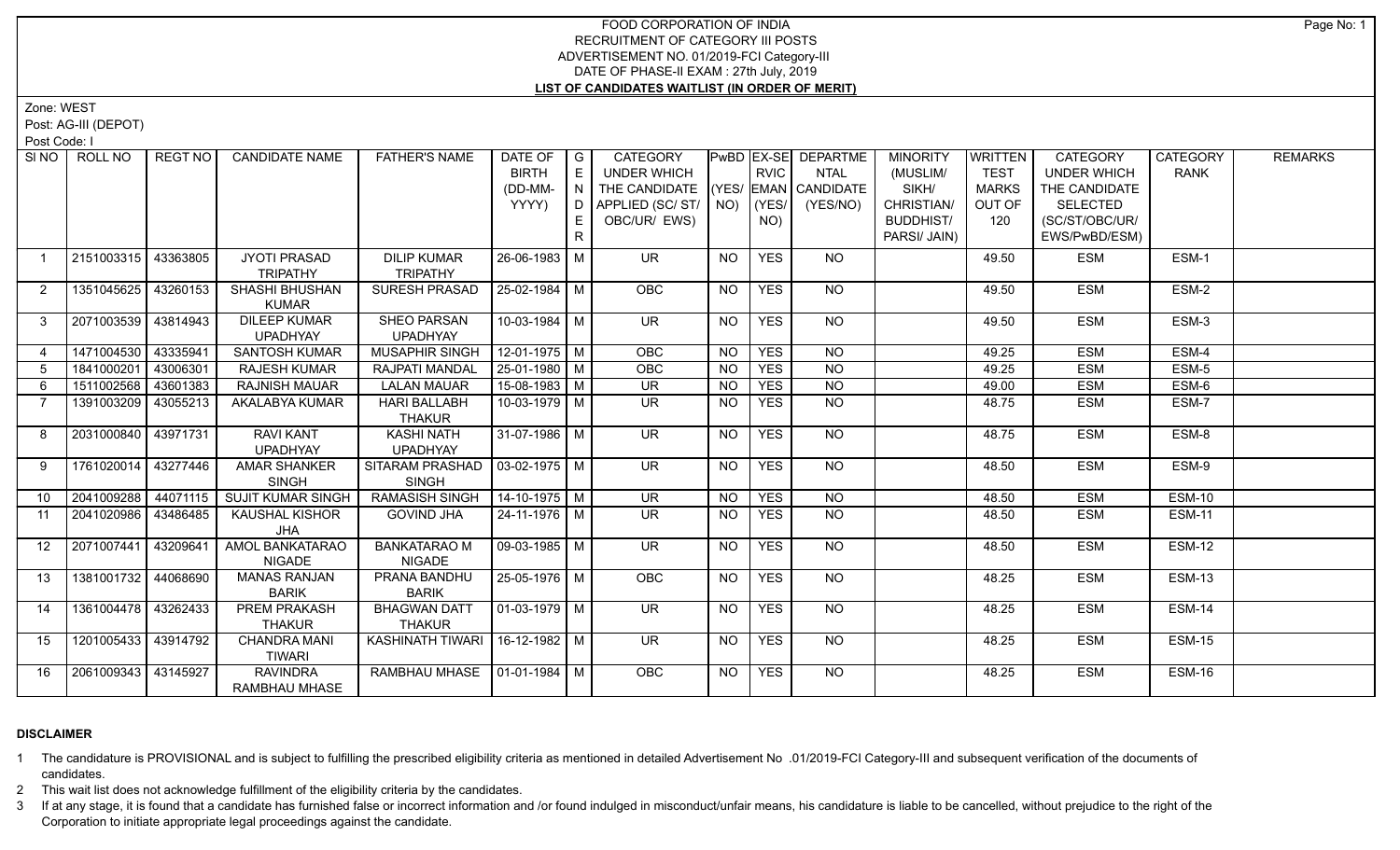Zone: WEST

Post: AG-III (DEPOT)

Post Code: I

|                   | SINO   ROLL NO      | REGT NO  | <b>CANDIDATE NAME</b>                  | <b>FATHER'S NAME</b>                  | DATE OF<br><b>BIRTH</b><br>(DD-MM-<br>YYYY) | $\overline{\phantom{a}}$ $\overline{\phantom{a}}$<br>E<br>N<br>D<br>E | <b>CATEGORY</b><br>UNDER WHICH<br>THE CANDIDATE<br>APPLIED (SC/ST/<br>OBC/UR/ EWS) |                 | <b>RVIC</b><br>$NO)$ (YES/<br>NO) | <b>PwBD EX-SE DEPARTME</b><br><b>NTAL</b><br>(YES/ EMAN CANDIDATE<br>(YES/NO) | <b>MINORITY</b><br>(MUSLIM/<br>SIKH/<br>CHRISTIAN/<br><b>BUDDHIST/</b> | <b>WRITTEN</b><br><b>TEST</b><br><b>MARKS</b><br>OUT OF<br>120 | <b>CATEGORY</b><br><b>UNDER WHICH</b><br>THE CANDIDATE<br><b>SELECTED</b><br>(SC/ST/OBC/UR/ | <b>CATEGORY</b><br><b>RANK</b> | <b>REMARKS</b> |
|-------------------|---------------------|----------|----------------------------------------|---------------------------------------|---------------------------------------------|-----------------------------------------------------------------------|------------------------------------------------------------------------------------|-----------------|-----------------------------------|-------------------------------------------------------------------------------|------------------------------------------------------------------------|----------------------------------------------------------------|---------------------------------------------------------------------------------------------|--------------------------------|----------------|
|                   |                     |          |                                        |                                       |                                             | $\mathsf{R}$                                                          |                                                                                    |                 |                                   |                                                                               | PARSI/ JAIN)                                                           |                                                                | EWS/PwBD/ESM)                                                                               |                                |                |
| 17                | 1201000314          | 43346013 | <b>NILESH KUMAR</b><br><b>JAISWAL</b>  | <b>ANANT JAISWAL</b>                  | $02-01-1985$ M                              |                                                                       | OBC                                                                                | <b>NO</b>       | <b>YES</b>                        | NO.                                                                           |                                                                        | 48.25                                                          | <b>ESM</b>                                                                                  | <b>ESM-17</b>                  |                |
| 18                | 2071013866 43224741 |          | <b>SHASHI BHUSHAN</b><br>KUMAR KISLAYA | <b>JAINARAIN RAY</b>                  | 15-01-1976 M                                |                                                                       | OBC                                                                                | <b>NO</b>       | <b>YES</b>                        | NO                                                                            |                                                                        | 48.00                                                          | <b>ESM</b>                                                                                  | <b>ESM-18</b>                  |                |
| 19                | 2141000576          | 43328866 | P KISHORE KUMAR                        | P JAGANNATHAM                         | $12-07-1977$ M                              |                                                                       | $\overline{\mathsf{UR}}$                                                           | $\overline{NO}$ | <b>YES</b>                        | $\overline{NQ}$                                                               |                                                                        | 48.00                                                          | <b>ESM</b>                                                                                  | <b>ESM-19</b>                  |                |
| 20                | 1751002453 43542929 |          | <b>SANTOSH KUMAR</b><br><b>MISHRA</b>  | <b>RTMISHRA</b>                       | 25-12-1977 M                                |                                                                       | $\overline{\mathsf{UR}}$                                                           | <b>NO</b>       | <b>YES</b>                        | NO                                                                            |                                                                        | 48.00                                                          | <b>ESM</b>                                                                                  | <b>ESM-20</b>                  |                |
| 21                | 1531002299 43301628 |          | <b>NIRANJAN KUMAR</b><br><b>JHA</b>    | <b>INDRA MOHAN JHA</b>                | 17-04-1979 M                                |                                                                       | $\overline{\mathsf{UR}}$                                                           | <b>YES</b>      | <b>YES</b>                        | $N$ <sup>O</sup>                                                              |                                                                        | 48.00                                                          | <b>ESM</b>                                                                                  | <b>ESM-21</b>                  |                |
| $22 \overline{ }$ | 1531002223          | 43168838 | <b>MANOJ KUMAR</b><br><b>SINGH</b>     | <b>RAM NARAYAN</b><br><b>SINGH</b>    | 13-02-1978 M                                |                                                                       | <b>UR</b>                                                                          | <b>NO</b>       | <b>YES</b>                        | NO                                                                            |                                                                        | 47.75                                                          | <b>ESM</b>                                                                                  | ESM-22                         |                |
| 23                | 2071010488 43511697 |          | <b>SANTOSH KUMAR</b><br>NAYAK          | GANESWAR NAYAK   25-01-1978   M       |                                             |                                                                       | UR.                                                                                | NO.             | <b>YES</b>                        | NO                                                                            |                                                                        | 47.50                                                          | <b>ESM</b>                                                                                  | <b>ESM-23</b>                  |                |
| 24                | 1201008311 43587098 |          | RAJIV RANJAN<br><b>SINHA</b>           | <b>KRITYA NAND</b><br><b>SINHA</b>    | $30-12-1978$ M                              |                                                                       | <b>UR</b>                                                                          | NO.             | <b>YES</b>                        | <b>NO</b>                                                                     |                                                                        | 47.50                                                          | <b>ESM</b>                                                                                  | ESM-24                         |                |
| 25                | 1351085326          | 44699603 | DHANANJAY KUMAR<br><b>UPADHYAY</b>     | RAMDEO<br><b>UPADHYAY</b>             | $08-10-1980$ M                              |                                                                       | UR.                                                                                | NO.             | <b>YES</b>                        | NO                                                                            |                                                                        | 47.50                                                          | <b>ESM</b>                                                                                  | ESM-25                         |                |
| 26                | 2541016332 43171479 |          | <b>GOPAL KRISHNA</b><br><b>DUBEY</b>   | <b>TARA CHAND</b><br><b>DUBEY</b>     | $\boxed{01-02-1981}$ M                      |                                                                       | $\overline{\mathsf{UR}}$                                                           | N <sub>O</sub>  | <b>YES</b>                        | $N$ <sup>O</sup>                                                              |                                                                        | 47.25                                                          | <b>ESM</b>                                                                                  | <b>ESM-26</b>                  |                |
| 27                | 2031012861          | 43631803 | PRAKASH KUMAR<br><b>MISHRA</b>         | <b>UPENDRA NATHA</b><br><b>MISHRA</b> | 14-06-1983 M                                |                                                                       | UR.                                                                                | NO.             | <b>YES</b>                        | NO                                                                            |                                                                        | 47.25                                                          | <b>ESM</b>                                                                                  | ESM-27                         |                |
| 28                | 1201007083          | 43234217 | <b>DIGAMBAR KUMAR</b>                  | <b>SURESH BHAGAT</b>                  | $11-01-1984$ M                              |                                                                       | <b>OBC</b>                                                                         | NO              | <b>YES</b>                        | NO                                                                            |                                                                        | 47.25                                                          | <b>ESM</b>                                                                                  | <b>ESM-28</b>                  |                |
| 29                | 1471002448 43543003 |          | <b>SURAPATI SARKAR</b>                 | LT.<br>SURENDARANATH<br><b>SARKAR</b> | 23-07-1970 M                                |                                                                       | SC                                                                                 | NO.             | <b>YES</b>                        | $N$ O                                                                         |                                                                        | 47.00                                                          | <b>ESM</b>                                                                                  | ESM-29                         |                |
| 30                | 2071009341          | 44749651 | <b>MAHENDER SINGH</b>                  | <b>RATI RAM</b>                       | 21-07-1979 M                                |                                                                       | <b>OBC</b>                                                                         | <b>NO</b>       | <b>YES</b>                        | <b>NO</b>                                                                     |                                                                        | 47.00                                                          | <b>ESM</b>                                                                                  | <b>ESM-30</b>                  |                |
| 31                | 2041018709          | 43043458 | <b>SUDHIR KUMAR</b><br><b>PANDEY</b>   | <b>SIBAJI PANDEY</b>                  | l 01-01-1986 l M                            |                                                                       | UR.                                                                                | NO.             | <b>YES</b>                        | <b>NO</b>                                                                     |                                                                        | 47.00                                                          | <b>ESM</b>                                                                                  | <b>ESM-31</b>                  |                |

### **DISCLAIMER**

1 The candidature is PROVISIONAL and is subject to fulfilling the prescribed eligibility criteria as mentioned in detailed Advertisement No .01/2019-FCI Category-III and subsequent verification of the documents of candidates.

2 This wait list does not acknowledge fulfillment of the eligibility criteria by the candidates.

3 If at any stage, it is found that a candidate has furnished false or incorrect information and /or found indulged in misconduct/unfair means, his candidature is liable to be cancelled, without prejudice to the right of t Corporation to initiate appropriate legal proceedings against the candidate.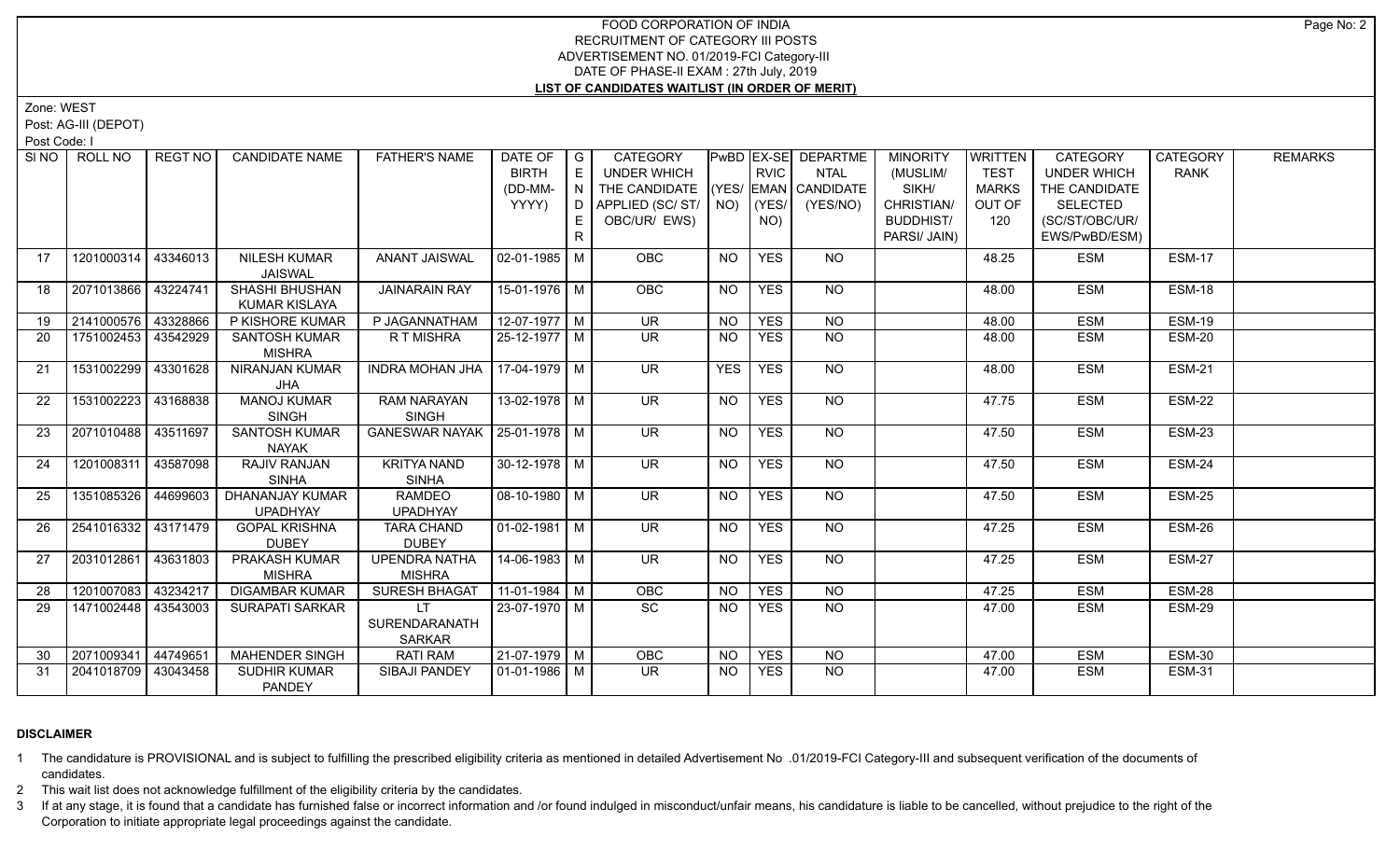Zone: WEST

Post: AG-III (DEPOT)

Post Code: I

| SINO | ROLL NO             | <b>REGT NO</b> | <b>CANDIDATE NAME</b>   | <b>FATHER'S NAME</b> | DATE OF               | $\overline{\phantom{a}}$ G | <b>CATEGORY</b>                    |           |             | PwBD EX-SE DEPARTME | <b>MINORITY</b>  | WRITTEN      | <b>CATEGORY</b>    | <b>CATEGORY</b> | <b>REMARKS</b> |
|------|---------------------|----------------|-------------------------|----------------------|-----------------------|----------------------------|------------------------------------|-----------|-------------|---------------------|------------------|--------------|--------------------|-----------------|----------------|
|      |                     |                |                         |                      | <b>BIRTH</b>          | E                          | UNDER WHICH                        |           | <b>RVIC</b> | <b>NTAL</b>         | (MUSLIM/         | <b>TEST</b>  | <b>UNDER WHICH</b> | <b>RANK</b>     |                |
|      |                     |                |                         |                      | (DD-MM-               | N                          | THE CANDIDATE (YES/ EMAN CANDIDATE |           |             |                     | SIKH/            | <b>MARKS</b> | THE CANDIDATE      |                 |                |
|      |                     |                |                         |                      | YYYY)                 |                            | $D$ APPLIED (SC/ST/ $\vert$ NO)    |           | $ $ (YES/   | (YES/NO)            | CHRISTIAN/       | OUT OF       | <b>SELECTED</b>    |                 |                |
|      |                     |                |                         |                      |                       |                            | OBC/UR/ EWS)                       |           | NO)         |                     | <b>BUDDHIST/</b> | 120          | (SC/ST/OBC/UR/     |                 |                |
|      |                     |                |                         |                      |                       | R.                         |                                    |           |             |                     | PARSI/ JAIN)     |              | EWS/PwBD/ESM)      |                 |                |
| 32   | 2031009912          | 43031812       | <b>SHARAD SAKHARAM</b>  | <b>SAKHARAM R</b>    | 18-06-1977   M        |                            | <b>UR</b>                          | <b>NO</b> | <b>YES</b>  | NO                  |                  | 46.75        | <b>ESM</b>         | <b>ESM-32</b>   |                |
|      |                     |                | <b>SHETYE</b>           | <b>SHETYE</b>        |                       |                            |                                    |           |             |                     |                  |              |                    |                 |                |
| 33   | 2071016474 43737882 |                | <b>BINAYA KUMAR</b>     | <b>DADHIBAMAN</b>    | 01-06-1978 M          |                            | <b>UR</b>                          | <b>NO</b> | <b>YES</b>  | <b>NO</b>           |                  | 46.75        | <b>ESM</b>         | <b>ESM-33</b>   |                |
|      |                     |                | SWAIN                   | SWAIN                |                       |                            |                                    |           |             |                     |                  |              |                    |                 |                |
| 34   | 1761016078 44540768 |                | RANJEET KUMAR           | <b>BALMIKI SINGH</b> | $02 - 02 - 1985$ M    |                            | $\overline{\mathsf{UR}}$           | <b>NO</b> | <b>YES</b>  | $\overline{NO}$     |                  | 46.75        | <b>ESM</b>         | <b>ESM-34</b>   |                |
| 35   | 2031015891 43468619 |                | UJJAWAL ANAND           | YAMUNA KANT          | $16 - 12 - 1985$ M    |                            | $\overline{\mathsf{UR}}$           | <b>NO</b> | <b>YES</b>  | <b>NO</b>           |                  | 46.75        | <b>ESM</b>         | <b>ESM-35</b>   |                |
|      |                     |                |                         | <b>MISHRA</b>        |                       |                            |                                    |           |             |                     |                  |              |                    |                 |                |
| 36   | 2031004382 44166362 |                | <b>VIKAS ARUN</b>       | <b>ARUN MAHATO</b>   | $\sqrt{02-02-1987}$ M |                            | $\overline{\mathsf{UR}}$           | <b>NO</b> | <b>YES</b>  | $N$ <sup>O</sup>    |                  | 46.75        | <b>ESM</b>         | ESM-36          |                |
|      |                     |                | <b>MAHATO</b>           |                      |                       |                            |                                    |           |             |                     |                  |              |                    |                 |                |
| 37   | 1531000046 43290181 |                | <b>ASHOK KUMAR</b>      | <b>RAMA KANT</b>     | $19-01-1979$ M        |                            | $\overline{\mathsf{UR}}$           | <b>NO</b> | <b>YES</b>  | $N$ O               |                  | 46.50        | <b>ESM</b>         | <b>ESM-37</b>   |                |
|      |                     |                | <b>PATHAK</b>           | <b>PATHAK</b>        |                       |                            |                                    |           |             |                     |                  |              |                    |                 |                |
| 38   | 2741003918 43659425 |                | <b>RATI KANT</b>        | <b>RAJ KISHOR</b>    | $12 - 02 - 1984$ M    |                            | <b>UR</b>                          | <b>NO</b> | <b>YES</b>  | NO                  |                  | 46.50        | <b>ESM</b>         | <b>ESM-38</b>   |                |
|      |                     |                |                         | <b>DWIVEDI</b>       |                       |                            |                                    |           |             |                     |                  |              |                    |                 |                |
| 39   | 1511000012 43811191 |                | <b>RAKESH KUMAR</b>     | <b>RAMNANDAN</b>     | $14 - 03 - 1976$ M    |                            | <b>UR</b>                          | <b>NO</b> | <b>YES</b>  | <b>NO</b>           |                  | 46.25        | <b>ESM</b>         | <b>ESM-39</b>   |                |
|      |                     |                |                         | <b>SHARMA</b>        |                       |                            |                                    |           |             |                     |                  |              |                    |                 |                |
| 40   | 1531002829 43624626 |                | <b>SUJIT KUMAR PAUL</b> | <b>MANINDRA NATH</b> | $30-12-1977$ M        |                            | <b>UR</b>                          | <b>NO</b> | <b>YES</b>  | NO                  |                  | 46.25        | <b>ESM</b>         | ESM-40          |                |
|      |                     |                |                         | <b>PAUL</b>          |                       |                            |                                    |           |             |                     |                  |              |                    |                 |                |
| 41   | 2071005038 43175506 |                | <b>AJIT KUMAR</b>       | <b>RAMAWTAR</b>      | 01-03-1978   M        |                            | <b>UR</b>                          | <b>NO</b> | <b>YES</b>  | NO                  |                  | 46.25        | <b>ESM</b>         | ESM-41          |                |
|      |                     |                | CHOUDHARY               | <b>CHOUDHARY</b>     |                       |                            |                                    |           |             |                     |                  |              |                    |                 |                |
| 42   | 1401004759 43697658 |                | <b>SUDHIR PANDEY</b>    | PREM NARAYAN         | 15-02-1985   M        |                            | $\overline{\mathsf{UR}}$           | <b>NO</b> | <b>YES</b>  | NO                  |                  | 46.25        | <b>ESM</b>         | ESM-42          |                |
|      |                     |                |                         | <b>PANDEY</b>        |                       |                            |                                    |           |             |                     |                  |              |                    |                 |                |
| 43   | 2151013262 43498986 |                | <b>DEBAKANTA</b>        | <b>SASHIBHUSAN</b>   | 15-06-1978 M          |                            | $\overline{\mathsf{UR}}$           | <b>NO</b> | <b>YES</b>  | $N$ O               |                  | 46.00        | <b>ESM</b>         | ESM-43          |                |
|      |                     |                | <b>MOHAPATRA</b>        | <b>MOHAPATRA</b>     |                       |                            |                                    |           |             |                     |                  |              |                    |                 |                |
| 44   | 2071004851 45071373 |                | NIROJ KUMAR             | <b>SANATAN NAYAK</b> | 05-07-1983 M          |                            | $\overline{\mathsf{UR}}$           | <b>NO</b> | <b>YES</b>  | <b>NO</b>           |                  | 46.00        | <b>ESM</b>         | <b>ESM-44</b>   |                |
|      |                     |                | <b>NAYAK</b>            |                      |                       |                            |                                    |           |             |                     |                  |              |                    |                 |                |
| 45   | 1351074309 43758988 |                | <b>VIPIN KUMAR</b>      | <b>MAHESH PRASAD</b> | $15 - 02 - 1985$ M    |                            | $\overline{\mathsf{UR}}$           | <b>NO</b> | <b>YES</b>  | $N$ <sup>O</sup>    |                  | 46.00        | <b>ESM</b>         | ESM-45          |                |
|      |                     |                |                         | <b>SINGH</b>         |                       |                            |                                    |           |             |                     |                  |              |                    |                 |                |
| 46   | 2001000627 43344164 |                | <b>KESHAV</b>           | <b>CHHAGAN LAL</b>   | $\sqrt{04-12-1987}$ M |                            | $\overline{\mathsf{UR}}$           | <b>NO</b> | <b>YES</b>  | N <sub>O</sub>      |                  | 46.00        | <b>ESM</b>         | <b>ESM-46</b>   |                |
| 47   | 1921007374 43121144 |                | THANKACHAN P J          | PT JOSEPH            | $14 - 03 - 1970$ M    |                            | UR.                                | <b>NO</b> | <b>YES</b>  | <b>NO</b>           | <b>CHRISTIAN</b> | 45.75        | <b>ESM</b>         | <b>ESM-47</b>   |                |

### **DISCLAIMER**

1 The candidature is PROVISIONAL and is subject to fulfilling the prescribed eligibility criteria as mentioned in detailed Advertisement No .01/2019-FCI Category-III and subsequent verification of the documents of candidates.

2 This wait list does not acknowledge fulfillment of the eligibility criteria by the candidates.

3 If at any stage, it is found that a candidate has furnished false or incorrect information and /or found indulged in misconduct/unfair means, his candidature is liable to be cancelled, without prejudice to the right of t Corporation to initiate appropriate legal proceedings against the candidate.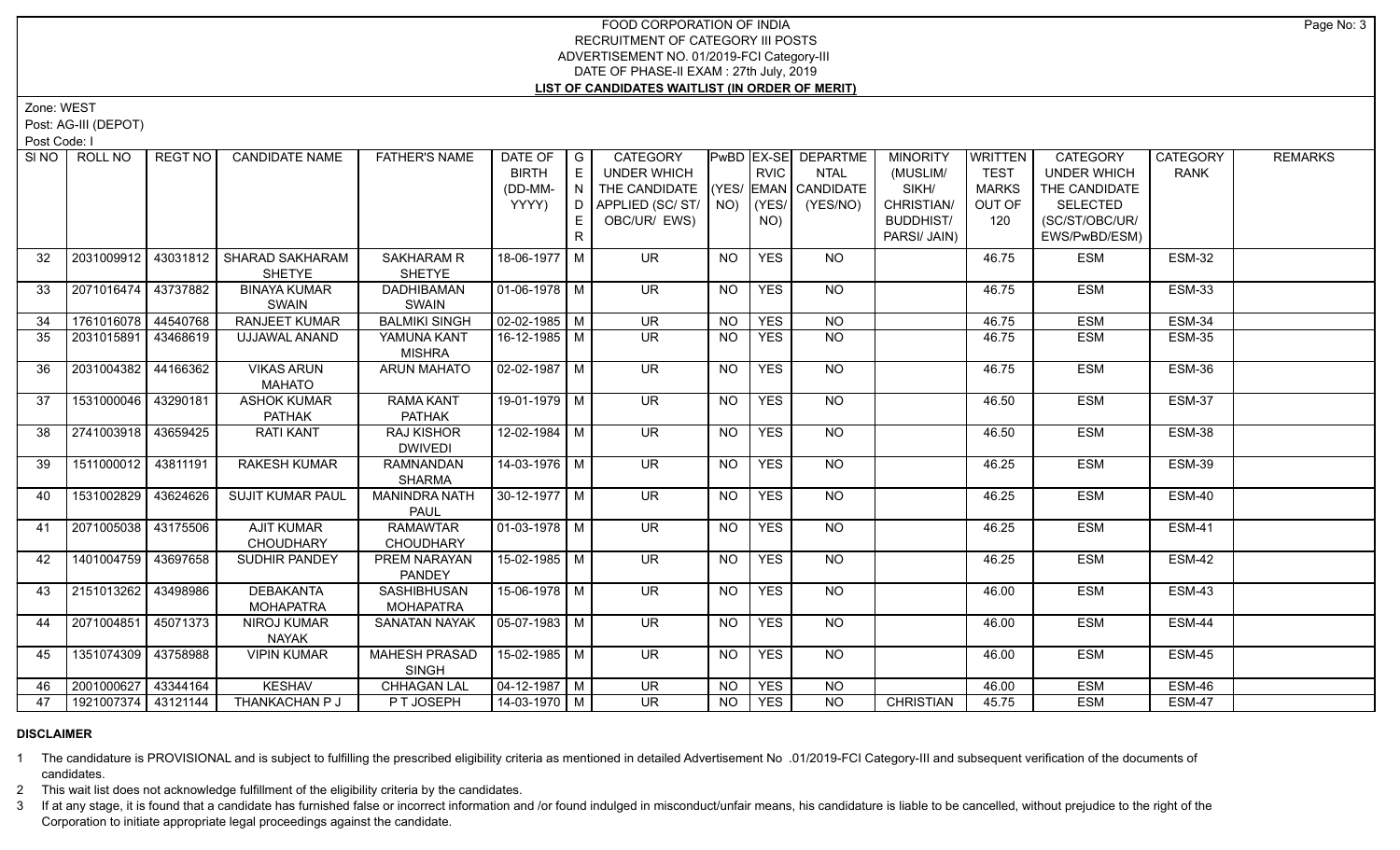Zone: WEST

Post: AG-III (DEPOT)

Post Code: I

|    | SINO ROLL NO          | REGT NO  | <b>CANDIDATE NAME</b>      | <b>FATHER'S NAME</b>             | DATE OF                      | $\overline{\phantom{a}}$ $\overline{\phantom{a}}$ | <b>CATEGORY</b>                    |           |             | <b>PwBD EX-SE DEPARTME</b> | <b>MINORITY</b>  | <b>WRITTEN</b> | <b>CATEGORY</b>    | <b>CATEGORY</b> | <b>REMARKS</b> |
|----|-----------------------|----------|----------------------------|----------------------------------|------------------------------|---------------------------------------------------|------------------------------------|-----------|-------------|----------------------------|------------------|----------------|--------------------|-----------------|----------------|
|    |                       |          |                            |                                  | <b>BIRTH</b>                 | E                                                 | <b>UNDER WHICH</b>                 |           | <b>RVIC</b> | <b>NTAL</b>                | (MUSLIM/         | <b>TEST</b>    | <b>UNDER WHICH</b> | <b>RANK</b>     |                |
|    |                       |          |                            |                                  | (DD-MM-                      |                                                   | THE CANDIDATE (YES/ EMAN CANDIDATE |           |             |                            | SIKH/            | <b>MARKS</b>   | THE CANDIDATE      |                 |                |
|    |                       |          |                            |                                  | YYYY)                        | $\Box$                                            | APPLIED (SC/ST/                    |           | $NO)$ (YES/ | (YES/NO)                   | CHRISTIAN/       | OUT OF         | <b>SELECTED</b>    |                 |                |
|    |                       |          |                            |                                  |                              | E                                                 | OBC/UR/ EWS)                       |           | NO)         |                            | <b>BUDDHIST/</b> | 120            | (SC/ST/OBC/UR/     |                 |                |
|    |                       |          |                            |                                  |                              | R                                                 |                                    |           |             |                            | PARSI/ JAIN)     |                | EWS/PwBD/ESM)      |                 |                |
| 48 | 1861004730   43681868 |          | <b>RAGHWENDRA</b>          | NAND KISHORE                     | 25-09-1984 M                 |                                                   | UR.                                | NO.       | <b>YES</b>  | NO                         |                  | 45.75          | <b>ESM</b>         | ESM-48          |                |
|    |                       |          | PRATAP SINGH               | <b>SINGH</b>                     |                              |                                                   |                                    |           |             |                            |                  |                |                    |                 |                |
| 49 | 1471000591            | 43922567 | SINGH MAHESH               | SINGH JAGDISH                    | 16-08-1981 M                 |                                                   | <b>UR</b>                          | <b>NO</b> | <b>YES</b>  | NO                         |                  | 45.50          | <b>ESM</b>         | ESM-49          |                |
|    |                       |          | <b>KUMAR</b>               | PRASAD                           |                              |                                                   |                                    |           |             |                            |                  |                |                    |                 |                |
| 50 | 2741011153 44214481   |          | <b>BASANT KUMAR</b>        | <b>RAM PUKAR</b>                 | $19-12-1983$ M               |                                                   | <b>OBC</b>                         | NO        | <b>YES</b>  | NO                         |                  | 45.50          | <b>ESM</b>         | <b>ESM-50</b>   |                |
|    |                       |          |                            | PRSASD                           |                              |                                                   |                                    |           |             |                            |                  |                |                    |                 |                |
| 51 | 1201008630 43479419   |          | SUDARSAN PRASAD            | <b>BUDHAN</b>                    | $07-08-1984$ M               |                                                   | UR.                                | NO        | <b>YES</b>  | <b>NO</b>                  |                  | 45.50          | <b>ESM</b>         | <b>ESM-51</b>   |                |
| 52 | 1351060781            | 43984182 | <b>PRABHAKAR KUMAR</b>     | <b>SHRI LAXMI ROY</b>            | $05 - 01 - 1983$ M           |                                                   | OBC                                | <b>NO</b> | <b>YES</b>  | $\overline{NO}$            |                  | 45.25          | <b>ESM</b>         | <b>ESM-52</b>   |                |
| 53 | 1401005362 43623874   |          | <b>MANOJ KUMAR</b><br>SAHU | KISHUN RAM SAHU   24-08-1984   M |                              |                                                   | <b>OBC</b>                         | NO.       | <b>YES</b>  | N <sub>O</sub>             |                  | 45.25          | <b>ESM</b>         | <b>ESM-53</b>   |                |
| 54 | 1201004165            | 43849566 | CHINMAYA KUMAR             | PITABAS SAHOO                    | $07-07-1985$ M               |                                                   | UR.                                | <b>NO</b> | <b>YES</b>  | NO                         |                  | 45.25          | <b>ESM</b>         | <b>ESM-54</b>   |                |
|    |                       |          | <b>SAHOO</b>               |                                  |                              |                                                   |                                    |           |             |                            |                  |                |                    |                 |                |
| 55 | 2161003602 45044852   |          | <b>NIKETAN PRADHAN</b>     | <b>SANKARSAN</b>                 | $03-03-1973$ M               |                                                   | $\overline{\mathsf{UR}}$           | <b>NO</b> | <b>YES</b>  | NO                         |                  | 44.75          | <b>ESM</b>         | <b>ESM-55</b>   |                |
|    |                       |          |                            | PRADHAM                          |                              |                                                   |                                    |           |             |                            |                  |                |                    |                 |                |
| 56 | 2161003010            | 45000026 | <b>BISWARANJAN</b>         | NARENDRA KUMAR   02-05-1974   M  |                              |                                                   | UR.                                | NO        | <b>YES</b>  | NO                         |                  | 44.75          | <b>ESM</b>         | ESM-56          |                |
|    |                       |          | <b>BEHURA</b>              | <b>BEHURA</b>                    |                              |                                                   |                                    |           |             |                            |                  |                |                    |                 |                |
| 57 | 2151019152 43611483   |          | PRIYA RANJAN               | PRATAP CHANDRA   03-03-1977   M  |                              |                                                   | $\overline{\mathsf{UR}}$           | <b>NO</b> | <b>YES</b>  | $N$ <sup>O</sup>           |                  | 44.50          | <b>ESM</b>         | <b>ESM-57</b>   |                |
|    |                       |          | <b>CHOUDHURY</b>           | <b>SAMAL</b>                     |                              |                                                   |                                    |           |             |                            |                  |                |                    |                 |                |
| 58 | 1391001384 43148460   |          | <b>VIMALESH MEHTA</b>      | BHAGIRAT MEHTA   01-02-1983   M  |                              |                                                   | <b>UR</b>                          | <b>NO</b> | <b>YES</b>  | <b>NO</b>                  |                  | 44.50          | <b>ESM</b>         | ESM-58          |                |
| 59 | 1581004789 44728365   |          | <b>SUMIT SINGLA</b>        | <b>SATPAL SINGLA</b>             | $\vert$ 01-12-1984 $\vert$ M |                                                   | <b>UR</b>                          | NO        | <b>YES</b>  | N <sub>O</sub>             |                  | 44.50          | <b>ESM</b>         | <b>ESM-59</b>   |                |
| 60 | 2031013967            | 43705755 | <b>SATISH RAKHMAJI</b>     | RAKHMAJI DHARAM                  | 16-08-1985   M               |                                                   | <b>UR</b>                          | NO.       | <b>YES</b>  | N <sub>O</sub>             |                  | 44.50          | <b>ESM</b>         | ESM-60          |                |
|    |                       |          | <b>DHARAM</b>              |                                  |                              |                                                   |                                    |           |             |                            |                  |                |                    |                 |                |
| 61 | 2391002148            | 44477323 | AWINASH PRASAD             | LATE RAM LAKHAN                  | 16-01-1976 M                 |                                                   | OBC                                | <b>NO</b> | <b>YES</b>  | $N$ O                      |                  | 44.25          | <b>ESM</b>         | <b>ESM-61</b>   |                |
|    |                       |          | <b>SINHA</b>               | PRASAD                           |                              |                                                   |                                    |           |             |                            |                  |                |                    |                 |                |
| 62 | 1471008073            | 43239572 | SUDHIR RANJAN              | AP SINGH                         | 19-11-1977 $\boxed{M}$       |                                                   | UR                                 | NO.       | <b>YES</b>  | <b>NO</b>                  |                  | 44.25          | <b>ESM</b>         | ESM-62          |                |
| 63 | 1511000859            | 43391096 | NIRANJAN BEHERA            | <b>DURYODHAN</b>                 | $02 - 05 - 1985$ M           |                                                   | $\overline{\mathsf{UR}}$           | <b>NO</b> | <b>YES</b>  | N <sub>O</sub>             |                  | 44.25          | <b>ESM</b>         | ESM-63          |                |
|    |                       |          |                            | <b>BEHERA</b>                    |                              |                                                   |                                    |           |             |                            |                  |                |                    |                 |                |

### **DISCLAIMER**

1 The candidature is PROVISIONAL and is subject to fulfilling the prescribed eligibility criteria as mentioned in detailed Advertisement No .01/2019-FCI Category-III and subsequent verification of the documents of candidates.

2 This wait list does not acknowledge fulfillment of the eligibility criteria by the candidates.

3 If at any stage, it is found that a candidate has furnished false or incorrect information and /or found indulged in misconduct/unfair means, his candidature is liable to be cancelled, without prejudice to the right of t Corporation to initiate appropriate legal proceedings against the candidate.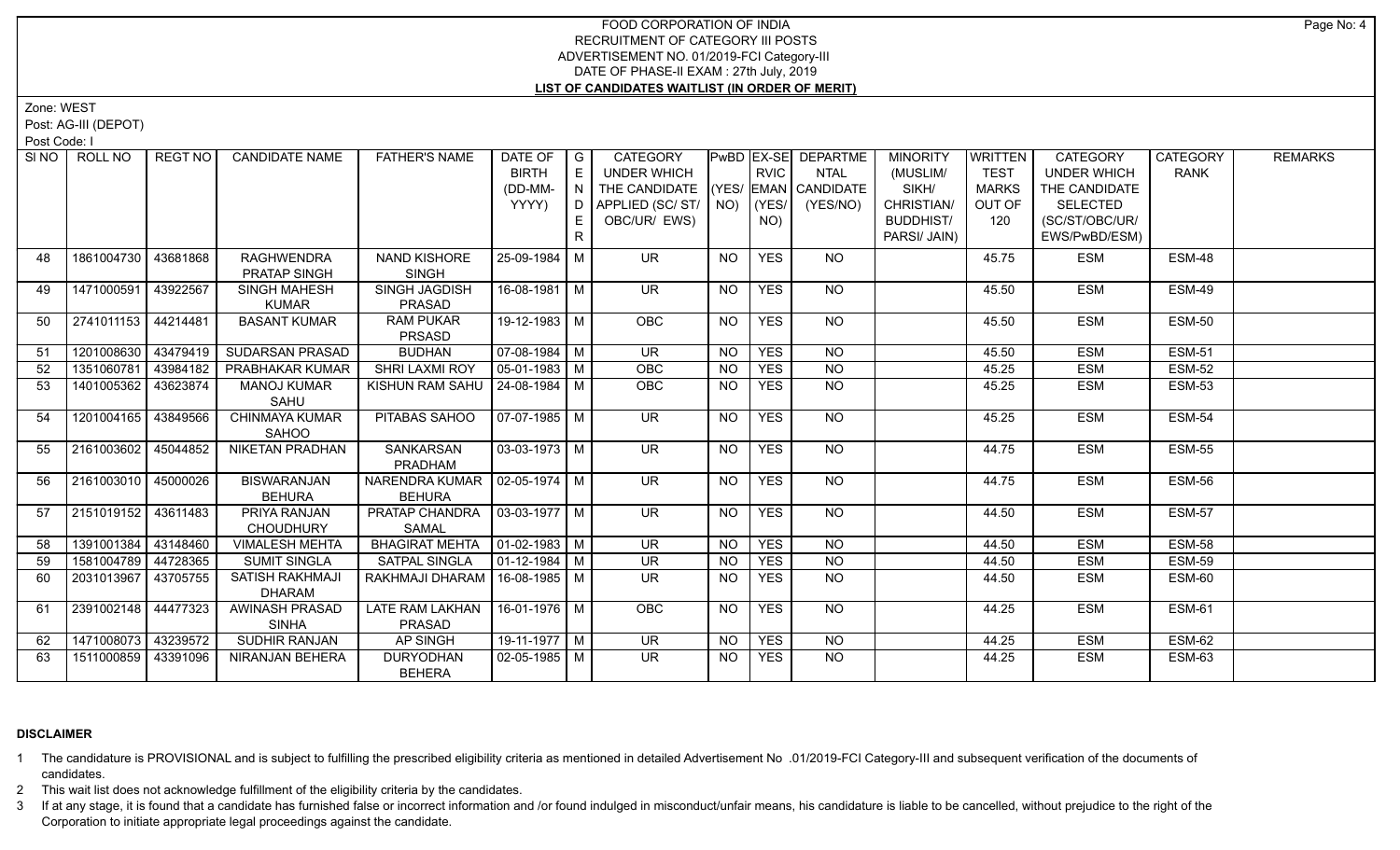Zone: WEST

Post: AG-III (DEPOT)

Post Code: I

|    | SINO   ROLL NO      | REGT NO I | <b>CANDIDATE NAME</b>  | <b>FATHER'S NAME</b>             | DATE OF               | $\overline{G}$ | <b>CATEGORY</b>          |                |             | PwBD   EX-SE   DEPARTME | <b>MINORITY</b>  | WRITTEN      | <b>CATEGORY</b>    | <b>CATEGORY</b> | <b>REMARKS</b> |
|----|---------------------|-----------|------------------------|----------------------------------|-----------------------|----------------|--------------------------|----------------|-------------|-------------------------|------------------|--------------|--------------------|-----------------|----------------|
|    |                     |           |                        |                                  | <b>BIRTH</b>          | E              | UNDER WHICH              |                | <b>RVIC</b> | <b>NTAL</b>             | (MUSLIM/         | <b>TEST</b>  | <b>UNDER WHICH</b> | <b>RANK</b>     |                |
|    |                     |           |                        |                                  | (DD-MM-               | N.             | THE CANDIDATE            |                |             | (YES/ EMAN CANDIDATE    | SIKH/            | <b>MARKS</b> | THE CANDIDATE      |                 |                |
|    |                     |           |                        |                                  | YYYY)                 | D.             | APPLIED (SC/ST/          | $NO)$ (YES/    |             | (YES/NO)                | CHRISTIAN/       | OUT OF       | <b>SELECTED</b>    |                 |                |
|    |                     |           |                        |                                  |                       | E.             | OBC/UR/ EWS)             |                | NO)         |                         | <b>BUDDHIST/</b> | 120          | (SC/ST/OBC/UR/     |                 |                |
|    |                     |           |                        |                                  |                       | $\mathsf{R}$   |                          |                |             |                         | PARSI/ JAIN)     |              | EWS/PwBD/ESM)      |                 |                |
| 64 | 2031002015          | 44863506  | <b>CHANDAN DEBNATH</b> | <b>LATE KHITISH</b>              | 30-11-1980 M          |                | <b>UR</b>                | <b>NO</b>      | <b>YES</b>  | NO                      |                  | 44.00        | <b>ESM</b>         | ESM-64          |                |
|    |                     |           |                        | CHANDRA                          |                       |                |                          |                |             |                         |                  |              |                    |                 |                |
|    |                     |           |                        | <b>DEBNATH</b>                   |                       |                |                          |                |             |                         |                  |              |                    |                 |                |
| 65 | 2721002528 43186068 |           | <b>ASHOK KUMAR</b>     | SATRUGHAN BAURI   01-11-1983   M |                       |                | $\overline{SC}$          | NO             | <b>YES</b>  | NO                      |                  | 44.00        | <b>ESM</b>         | $ESM-65$        |                |
|    |                     |           | <b>BAURI</b>           |                                  |                       |                |                          |                |             |                         |                  |              |                    |                 |                |
| 66 | 1461000164 43349607 |           | <b>SANJIV SINHA</b>    | <b>UMESH CHANDRA</b>             | $ 22 - 04 - 1984 $ M  |                | $\overline{\mathsf{UR}}$ | N <sub>O</sub> | <b>YES</b>  | NO                      |                  | 44.00        | <b>ESM</b>         | <b>ESM-66</b>   |                |
|    |                     |           |                        | <b>SINHA</b>                     |                       |                |                          |                |             |                         |                  |              |                    |                 |                |
| 67 | 1571001532 43359749 |           | <b>BHISAM</b>          | <b>BHANA RAM</b>                 | 20-04-1984 M          |                | <b>UR</b>                | <b>NO</b>      | <b>YES</b>  | <b>NO</b>               |                  | 43.75        | <b>ESM</b>         | <b>ESM-67</b>   |                |
| 68 | 2031007768 43323923 |           | <b>AJAY KUMAR</b>      | <b>INDRADEO SINGH</b>            | $\sqrt{07-06-1985}$ M |                | OBC                      | <b>NO</b>      | <b>YES</b>  | <b>NO</b>               |                  | 43.75        | <b>ESM</b>         | ESM-68          |                |
| 69 | 2031007334          | 43416526  | <b>GYANENDRA KUMAR</b> | LATE BADRINATH                   | 31-12-1985   M        |                | <b>UR</b>                | <b>NO</b>      | <b>YES</b>  | $\overline{NQ}$         |                  | 43.75        | <b>ESM</b>         | ESM-69          |                |
|    |                     |           |                        | <b>SINGH</b>                     |                       |                |                          |                |             |                         |                  |              |                    |                 |                |
| 70 | 1531000378 43078529 |           | <b>KULDEEP</b>         | <b>NARAYAN SINGH</b>             | $01-07-1978$ M        |                | $\overline{\mathsf{UR}}$ | <b>NO</b>      | <b>YES</b>  | $\overline{NQ}$         |                  | 43.50        | <b>ESM</b>         | ESM-70          |                |
| 71 | 2141001722 44777202 |           | <b>BIRENDRA KUMAR</b>  | <b>TRILOCHANA</b>                | $05-07-1978$ M        |                | $\overline{\mathsf{UR}}$ | NO.            | <b>YES</b>  | $N$ <sup>O</sup>        |                  | 43.50        | <b>ESM</b>         | <b>ESM-71</b>   |                |
|    |                     |           | PRADHAN                | PRADHAN                          |                       |                |                          |                |             |                         |                  |              |                    |                 |                |
| 72 | 2061009374 43083185 |           | SUDARSAN SAHOO         | <b>MAHESWAR</b>                  | $08-07-1979$ M        |                | $\overline{\mathsf{UR}}$ | $N$ O          | <b>YES</b>  | $N$ <sup>O</sup>        |                  | 43.50        | <b>ESM</b>         | ESM-72          |                |
|    |                     |           |                        | <b>SAHOO</b>                     |                       |                |                          |                |             |                         |                  |              |                    |                 |                |
| 73 | 2031014192 43062672 |           | <b>SUSHIL KUMAR</b>    | <b>DEEP CHAND</b>                | $08-03-1983$ M        |                | $\overline{SC}$          | <b>NO</b>      | <b>YES</b>  | NO                      |                  | 43.50        | <b>ESM</b>         | ESM-73          |                |
| 74 | 2741024820 43564745 |           | <b>VIJAY KUMAR</b>     | <b>KEDAR NATH</b>                | $20-07-1983$ M        |                | $\overline{\mathsf{UR}}$ | <b>NO</b>      | <b>YES</b>  | N <sub>O</sub>          |                  | 43.50        | <b>ESM</b>         | <b>ESM-74</b>   |                |
|    |                     |           | <b>SHARMA</b>          | <b>SHARMA</b>                    |                       |                |                          |                |             |                         |                  |              |                    |                 |                |
| 75 | 1921002792 43071483 |           | AVINASH KUMAR          | PRAMOD BHUSHAN   08-12-1984   M  |                       |                | $\overline{\mathsf{UR}}$ | NO             | <b>YES</b>  | NO                      |                  | 43.50        | <b>ESM</b>         | ESM-75          |                |
|    |                     |           | ARTH                   |                                  |                       |                |                          |                |             |                         |                  |              |                    |                 |                |
| 76 | 1471005264          | 44553661  | PRAMOD KUMAR           | POHAP SINGH                      | 08-10-1973 M          |                | <b>UR</b>                | <b>NO</b>      | <b>YES</b>  | <b>NO</b>               |                  | 43.25        | <b>ESM</b>         | <b>ESM-76</b>   |                |
| 77 | 2001009280 45161321 |           | <b>NILESH UTTAM</b>    | UTTAM ANNA DHOK   28-12-1985   M |                       |                | <b>OBC</b>               | <b>NO</b>      | <b>YES</b>  | <b>NO</b>               |                  | 43.25        | <b>ESM</b>         | ESM-77          |                |
|    |                     |           | <b>DHOK</b>            |                                  |                       |                |                          |                |             |                         |                  |              |                    |                 |                |
| 78 | 1401001445 43633130 |           | <b>RANJAN KUMAR</b>    | <b>BISHNU DAYAL</b>              | 11-02-1986 M          |                | <b>UR</b>                | NO             | <b>YES</b>  | NO                      |                  | 43.25        | <b>ESM</b>         | ESM-78          |                |
|    |                     |           | <b>CHAUBEY</b>         | <b>CHAUBEY</b>                   |                       |                |                          |                |             |                         |                  |              |                    |                 |                |
| 79 | 2321034123 44096189 |           | <b>BRAJ KISHOR</b>     | <b>VISHWANATH</b>                | 10-11-1975 M          |                | <b>UR</b>                | NO.            | <b>YES</b>  | NO                      |                  | 43.00        | <b>ESM</b>         | ESM-79          |                |
|    |                     |           | PRASAD                 | PRASAD                           |                       |                |                          |                |             |                         |                  |              |                    |                 |                |

### **DISCLAIMER**

1 The candidature is PROVISIONAL and is subject to fulfilling the prescribed eligibility criteria as mentioned in detailed Advertisement No .01/2019-FCI Category-III and subsequent verification of the documents of candidates.

2 This wait list does not acknowledge fulfillment of the eligibility criteria by the candidates.

3 If at any stage, it is found that a candidate has furnished false or incorrect information and /or found indulged in misconduct/unfair means, his candidature is liable to be cancelled, without prejudice to the right of t Corporation to initiate appropriate legal proceedings against the candidate.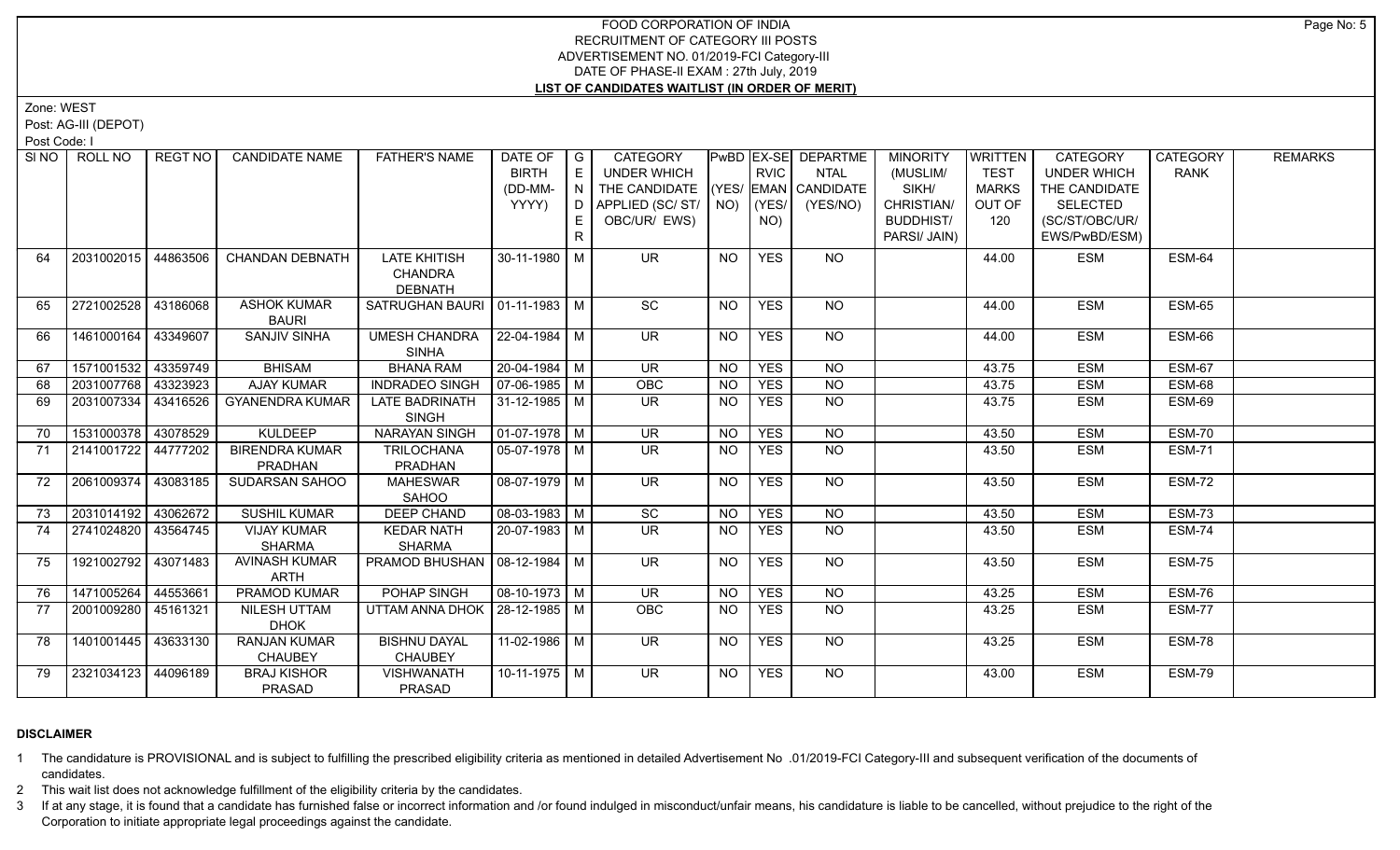Zone: WEST

Post: AG-III (DEPOT)

Post Code: I

| SI NO 1 | ROLL NO             | REGT NO  | <b>CANDIDATE NAME</b>                   | <b>FATHER'S NAME</b>                  | DATE OF<br><b>BIRTH</b><br>(DD-MM- | $\overline{\phantom{a}}$<br>E<br>$\overline{N}$ | <b>CATEGORY</b><br><b>UNDER WHICH</b><br>THE CANDIDATE |                | <b>RVIC</b>      | PwBD   EX-SE   DEPARTME<br>NTAL<br>(YES/ EMAN CANDIDATE | <b>MINORITY</b><br>(MUSLIM/<br>SIKH/           | WRITTEN<br><b>TEST</b><br><b>MARKS</b> | <b>CATEGORY</b><br><b>UNDER WHICH</b><br>THE CANDIDATE | <b>CATEGORY</b><br><b>RANK</b> | <b>REMARKS</b> |
|---------|---------------------|----------|-----------------------------------------|---------------------------------------|------------------------------------|-------------------------------------------------|--------------------------------------------------------|----------------|------------------|---------------------------------------------------------|------------------------------------------------|----------------------------------------|--------------------------------------------------------|--------------------------------|----------------|
|         |                     |          |                                         |                                       | YYYY)                              | l D.<br>E<br>R                                  | APPLIED (SC/ ST/   NO)<br>OBC/UR/ EWS)                 |                | $ $ (YES/<br>NO) | (YES/NO)                                                | CHRISTIAN/<br><b>BUDDHIST/</b><br>PARSI/ JAIN) | OUT OF<br>120                          | SELECTED<br>(SC/ST/OBC/UR/<br>EWS/PwBD/ESM)            |                                |                |
| 80      | 1921017591          | 43013879 | SAVINDRA SINGH<br><b>RANA</b>           | RAJ SINGH RANA                        | 15-05-1976 M                       |                                                 | <b>UR</b>                                              | <b>NO</b>      | <b>YES</b>       | NO                                                      |                                                | 43.00                                  | <b>ESM</b>                                             | ESM-80                         |                |
| 81      | 2741001842 43509017 |          | <b>ASHOK PRASAD</b><br><b>GUPTA</b>     | <b>MUNNA PRASAD</b>                   | 05-02-1979   M                     |                                                 | <b>UR</b>                                              | <b>NO</b>      | <b>YES</b>       | NO                                                      |                                                | 43.00                                  | <b>ESM</b>                                             | <b>ESM-81</b>                  |                |
| 82      | 1731006649 43243863 |          | <b>ASHISH KUMAR</b>                     | <b>SHYAM BIHARI</b><br><b>GUPTA</b>   | 15-04-1984   M                     |                                                 | $\overline{\mathsf{UR}}$                               | <b>NO</b>      | <b>YES</b>       | NO                                                      |                                                | 43.00                                  | <b>ESM</b>                                             | <b>ESM-82</b>                  |                |
| 83      | 1291005283 43204734 |          | <b>ABHISHEK PRATAP</b>                  | <b>LALAN SINGH</b>                    | $05-02-1985$ M                     |                                                 | $\overline{\mathsf{UR}}$                               | N <sub>O</sub> | <b>YES</b>       | $\overline{NO}$                                         |                                                | 43.00                                  | <b>ESM</b>                                             | <b>ESM-83</b>                  |                |
| 84      | 1201007810 43549517 |          | <b>ANIL KUMAR</b><br><b>CHOUBEY</b>     | <b>NIRMAL KUMAR</b><br><b>CHOUBEY</b> | 01-03-1983   M                     |                                                 | <b>UR</b>                                              | <b>NO</b>      | <b>YES</b>       | <b>NO</b>                                               |                                                | 42.75                                  | <b>ESM</b>                                             | ESM-84                         |                |
| 85      | 2031006354          | 43612797 | <b>BINAY KUMAR</b><br><b>TIWARI</b>     | AWADH NARAYAN<br><b>TIWARI</b>        | 20-04-1987   M                     |                                                 | $\overline{\mathsf{UR}}$                               | <b>NO</b>      | <b>YES</b>       | NO                                                      |                                                | 42.75                                  | <b>ESM</b>                                             | ESM-85                         |                |
| 86      | 2381010652          | 43188565 | PRAMOD KUMAR<br>VAIDYA                  | <b>SURESH VAIDYA</b>                  | 15-08-1973 M                       |                                                 | $\overline{\mathsf{UR}}$                               | <b>NO</b>      | <b>YES</b>       | NO                                                      |                                                | 42.50                                  | <b>ESM</b>                                             | <b>ESM-86</b>                  |                |
| 87      | 1531001136 43120287 |          | <b>SANTOSH KUMAR</b><br><b>UPADHYAY</b> | <b>LAKSHMAN</b><br><b>UPADHYAY</b>    | $15-11-1976$ M                     |                                                 | <b>UR</b>                                              | <b>NO</b>      | <b>YES</b>       | <b>NO</b>                                               |                                                | 42.50                                  | <b>ESM</b>                                             | <b>ESM-87</b>                  |                |
| 88      | 2031000883 43016165 |          | <b>SANJAY SINGH</b><br><b>BORA</b>      | R S BORA                              | 25-11-1976   M                     |                                                 | <b>UR</b>                                              | <b>NO</b>      | <b>YES</b>       | <b>NO</b>                                               |                                                | 42.50                                  | <b>ESM</b>                                             | ESM-88                         |                |
| 89      | 2071010932          | 43852576 | <b>MRITUNJAY MISHRA</b>                 | <b>SHIV PRASAD</b><br><b>MISHRA</b>   | $\sqrt{01-03-1977}$ M              |                                                 | <b>UR</b>                                              | <b>NO</b>      | <b>YES</b>       | NO                                                      |                                                | 42.50                                  | <b>ESM</b>                                             | ESM-89                         |                |
| 90      | 1201008643          | 43234116 | <b>PRATAP NARAYAN</b><br><b>SINGH</b>   | <b>SRI NIWAS SINGH</b>                | $15-01-1983$   M                   |                                                 | <b>EWS</b>                                             | <b>NO</b>      | <b>YES</b>       | $N$ <sup>O</sup>                                        |                                                | 42.50                                  | <b>ESM</b>                                             | ESM-90                         |                |
| 91      | 2021004006          | 43776185 | <b>TUSHAR</b><br>RAMCHANDRA PATIL       | <b>RAMCHANDRA</b><br><b>PATIL</b>     | $15-03-1983$ M                     |                                                 | $\overline{\mathsf{UR}}$                               | <b>NO</b>      | <b>YES</b>       | $N$ <sup>O</sup>                                        |                                                | 42.50                                  | <b>ESM</b>                                             | <b>ESM-91</b>                  |                |
| 92      | 2631012911          | 43507420 | <b>AMAR NATH SINGH</b>                  | RABINDRA PRASAD<br><b>SINGH</b>       | $02-07-1983$ M                     |                                                 | <b>UR</b>                                              | NO.            | <b>YES</b>       | NO                                                      |                                                | 42.50                                  | <b>ESM</b>                                             | <b>ESM-92</b>                  |                |
| 93      | 2761005644          | 43091555 | <b>MUKESH KUMAR</b><br><b>SINGH</b>     | <b>RAMBACHAN</b><br><b>SINGH</b>      | 02-01-1985   M                     |                                                 | <b>OBC</b>                                             | NO.            | <b>YES</b>       | NO.                                                     |                                                | 42.50                                  | <b>ESM</b>                                             | ESM-93                         |                |
| 94      | 1201001782 43625933 |          | VIGYA VINOD                             | <b>RAM PRAVESH</b><br><b>SINGH</b>    | 16-09-1982   M                     |                                                 | UR.                                                    | NO.            | <b>YES</b>       | NO                                                      |                                                | 42.25                                  | <b>ESM</b>                                             | ESM-94                         |                |

### **DISCLAIMER**

1 The candidature is PROVISIONAL and is subject to fulfilling the prescribed eligibility criteria as mentioned in detailed Advertisement No .01/2019-FCI Category-III and subsequent verification of the documents of candidates.

2 This wait list does not acknowledge fulfillment of the eligibility criteria by the candidates.

3 If at any stage, it is found that a candidate has furnished false or incorrect information and /or found indulged in misconduct/unfair means, his candidature is liable to be cancelled, without prejudice to the right of t Corporation to initiate appropriate legal proceedings against the candidate.